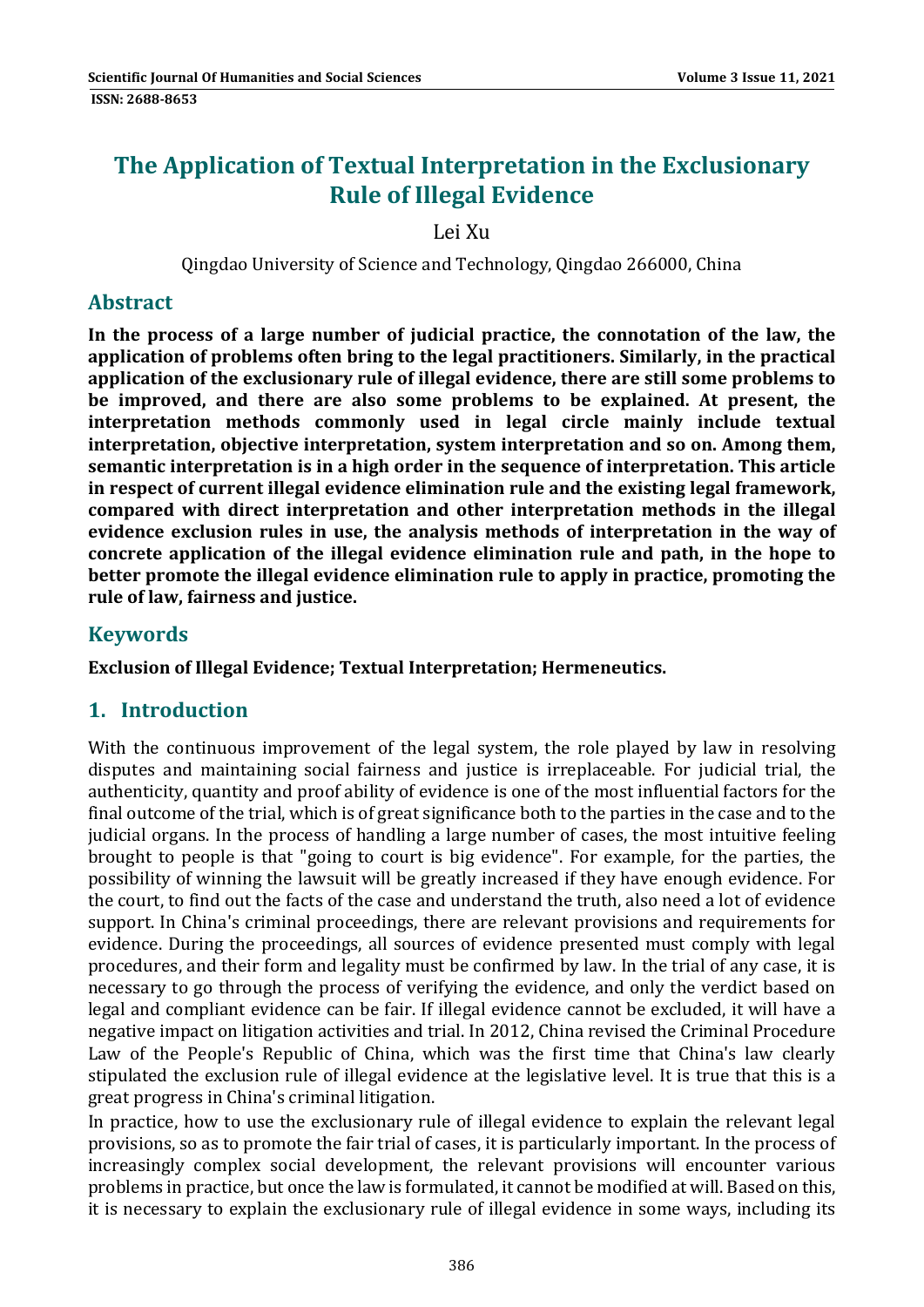connotation and denotation. At this time, we can use the method of legal interpretation to promote the perfection of the exclusionary rule of illegal evidence by using hermeneutics. In the system of legal interpretation, textual interpretation, objective interpretation, system interpretation, historical interpretation and so on coexist, but whether in the theoretical circle or in the process of practice, textual interpretation is often the most used one, is also accepted by most people. Therefore, this paper will talk about how to use semantic interpretation in the exclusion of illegal evidence rules, and by comparing with other interpretation methods, find the advantages and disadvantages of semantic interpretation in the operation of the exclusion of illegal evidence.

## **2. Related Concepts of Textual Interpretation and the Exclusionary Rule of Illegal Evidence**

### **2.1. The Concept of Textual Interpretation**

The word "explanation" may be clear to everyone, but what does it mean? In everyday life, explanation is nothing more than explaining the cause and effect of an event based on basic facts. But for the law, the interpretation of this action, or method, is much more complicated. The legal interpretation we emphasize refers to focusing on the legal text on the basis of philosophical hermeneutics and linguistics, emphasizing the meaning of the text itself, including the words, words and even punctuation marks used in the text. From another perspective, legal interpretation is the basic understanding and interpretation of a certain legal provision by legal practitioners or case-related personnel with professional legal knowledge and perspective. Due to the differences in social systems and legal systems of different countries, scholars in different countries have different views on the role of hermeneutics in the exclusion of illegal evidence. Robert Alexi thinks that legal hermeneutics mainly includes three activities: one is to describe the current effective laws; Second, the system of studying this legal concept; Third, put forward suggestions to solve difficult legal cases. Legal hermeneutics can also be divided into three dimensions: one is description-experience dimension; Second, the dimension of logic-analysis: The third is the dimension of normal-practice. , therefore, direct interpretation is perfect this as the research object, the controversial point in the current legal provisions, fuzzy points to carry on the analysis, in order to interpret the law text the real meaning, and the legal text meaning or show, to solve the applicable law, the law in using the problems encountered in the process of providing a solution to a science.

### **2.2. Legal Provisions on the Exclusionary Rule of Illegal Evidence**

In nature, the exclusion rule of illegal evidence is a procedural rule, which is different from other substantive legal norms. In terms of legal concept, the concept of substantive legal norms is often affected by social development and progress. In the legal text, for example, the word "weapons", its connotation in the original law does not include the concept of "imitation guns", but with the constant improvement of the social manufacture level, the imitation guns in the society, the construction and real gun difference is not big, has a common basic functions of guns, the damage would be enough to cause casualties. If simulated guns are allowed to circulate and be used in society, social stability will be seriously affected. Therefore, relevant laws and regulations are needed to regulate the manufacture and use of simulation guns. At this time, the simulation guns can be included into the scope of "weapons" through literary and artistic interpretation and expanded interpretation by using hermeneutics. Along with the social progress, ordinary people can be seen or via the Internet, television, a variety of ways to understand the structure of the imitation guns and harm, cognitive level and knowledge reserves is higher, the imitation guns interpreted as weapons, will not violate the basic cognitive knowledge of the public, also won't beyond the forecast possibility of social masses,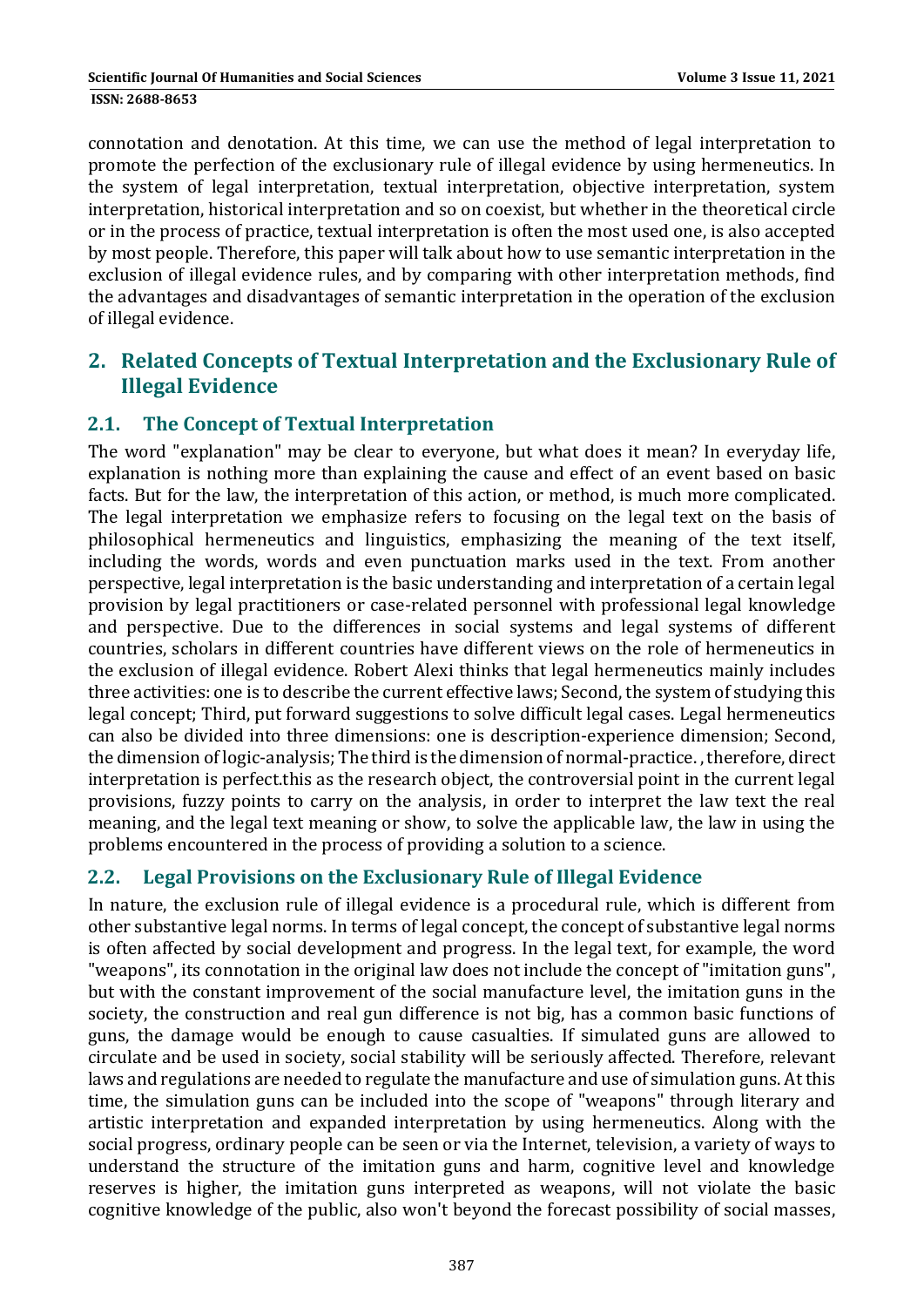therefore this explanation as to meet the requirements of the rule of law. But for procedural rules, social development has little influence on them and will not cause great changes. For example, the application of the exclusionary rule of illegal evidence is relatively stable in a long period of time, and will not be affected by people's cognitive level and technological development. The initiation, review and supervision procedures of the exclusionary rule of illegal evidence are a set of systems summed up in a long time of practice, and its changes are often some specific circumstances that need to be excluded.

Integrated with the above argument, the author thinks that the hermeneutic meaning of illegal evidence elimination rule refers to the current legal provisions of the illegal evidence elimination rule as object of interpretation, on the basis of abide by the rules and enforcement of existing laws, by using a variety of interpretation methods, the illegal evidence exclusion rules to interpret the relevant legal norms and instructions, Finally achieve the purpose of maintaining the existing legal order. Today, with the continuous improvement of the rule of law, the construction of a country and society under the rule of law needs the joint efforts of lawyers and the combination of illegal evidence exclusion rules and legal hermeneutics, so that the rule of illegal evidence exclusion can be better used in case handling.

## **3. The Application of Textual Interpretation in the Exclusionary Rule of Illegal Evidence**

In the trial of cases, most legal provisions can be directly applied to specific cases, but for ambiguous cases, legal provisions can not be directly applied, so judges need to flexibly choose and use a variety of interpretation methods. This paper will focus on the path of the application of semantic interpretation to the rule of illegal evidence exclusion, and the advantages it can play. 

The law is expressed in words, the application of law must start from the literal interpretation, but the words and sentences expressed in the legal text cannot cover all matters. As mentioned above, the textual interpretation refers to the interpretation method of the criminal Procedure Law according to the textual meaning and common usage of the terms. It has also been argued that textual interpretation is the method of determining the legal meaning in terms of the meanings of the words that make up the legal provisions, which are secondary to the ordinary meaning in linguistics.

Textual interpretation method is the most frequently used by legal practitioners, because its interpretation logic starts from the language itself, is a basic interpretation method that most people use the most and cover the most in the process of growing up and learning. Because of its inherent characteristics, it has priority in legal interpretation methods. Therefore, the interpretation of criminal evidence should first be carried out in the context of interpretation, only in the context of interpretation can not clarify the true meaning of the provisions of the criminal Procedure Law, other interpretation methods can be used. The application of contextual interpretation to the exclusionary rule of illegal evidence does not mean that only contextual interpretation can be used to exclude other interpretation methods. Because of the limitation of the textual interpretation, when a legal provision is still not applicable after the textual interpretation, it is necessary to use other legal methods to coordinate.

The application of hermeneutics in the exclusionary rule of illegal evidence should pay special attention to the following two points: first, respect the existing exclusionary rule of illegal evidence should be regarded as the precondition. Only when legal interpretation conforms to literal meaning can it be meaningful, legitimate and persuasive. This requires legal interpreters to abide by strict procedures and interpret laws in the established exclusion rules of illegal evidence and within the existing legal framework. Second, clarify the role of interpretation, interpretation of the exclusion of illegal evidence rules, not change the exclusion of illegal